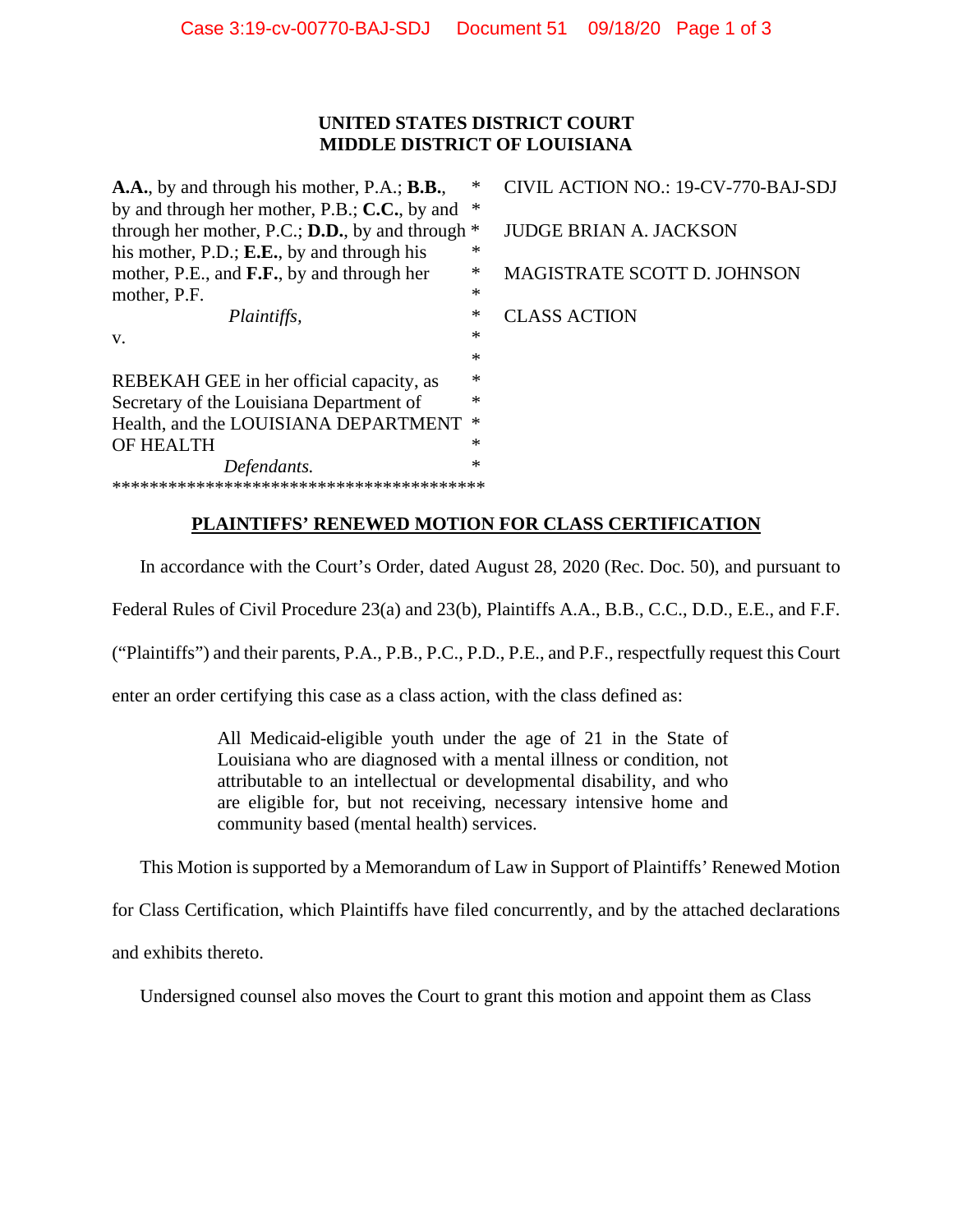Counsel pursuant to Fed. R. Civ. P. Rule 23(g).

Respectfully submitted this 18th day of September, 2020,

A.A., B.B., C.C., D.D., E.E., and F.F. By and through their parents

/s/ Neil Ranu

Neil S. Ranu, LA Bar No. 34873, T.A. Sophia Mire Hill, LA Bar No. 36912 Lauren Winkler, LA Bar No. 39062 **Southern Poverty Law Center** 201 St. Charles Avenue, Suite 2000 New Orleans, LA 70170 Phone: (504) 486-8982 Facsimile: (504) 486-8947 [neil.ranu@splcenter.org](mailto:neil.ranu@splcenter.org) [sophia.mire.hill@splcenter.org](mailto:sophia.mire.hill@splcenter.org) lauren.winkler@splcenter.org

/s/ Kimberly Lewis

Kimberly Lewis, CA Bar No. 144879 Abigail Coursolle, CA Bar No. 266646 **National Health Law Program** 3701 Wilshire Boulevard, Suite 750 Los Angeles, CA 90010 Phone: (310) 204-6010 [lewis@healthlaw.org](mailto:lewis@healthlaw.org) [coursolle@healthlaw.org](mailto:coursolle@healthlaw.org) *Admitted Pro Hac Vice* 

/s/ Britney Wilson

Britney R. Wilson, NY Bar No. 5426713 **National Center for Law and Economic Justice** 275 Seventh Avenue, Suite 1506 New York, NY 10001-6860 Phone: (212) 633-6967 Facsimile: (212) 633-6371 [wilson@nclej.org](mailto:wilson@nclej.org) *Admitted Pro Hac Vice*

/s/ Ronald Lospennato

Ronald Lospennato, LA Bar No. 32191 Evelyn Chuang, LA Bar No. 38993 **Disability Rights Louisiana** 8325 Oak Street